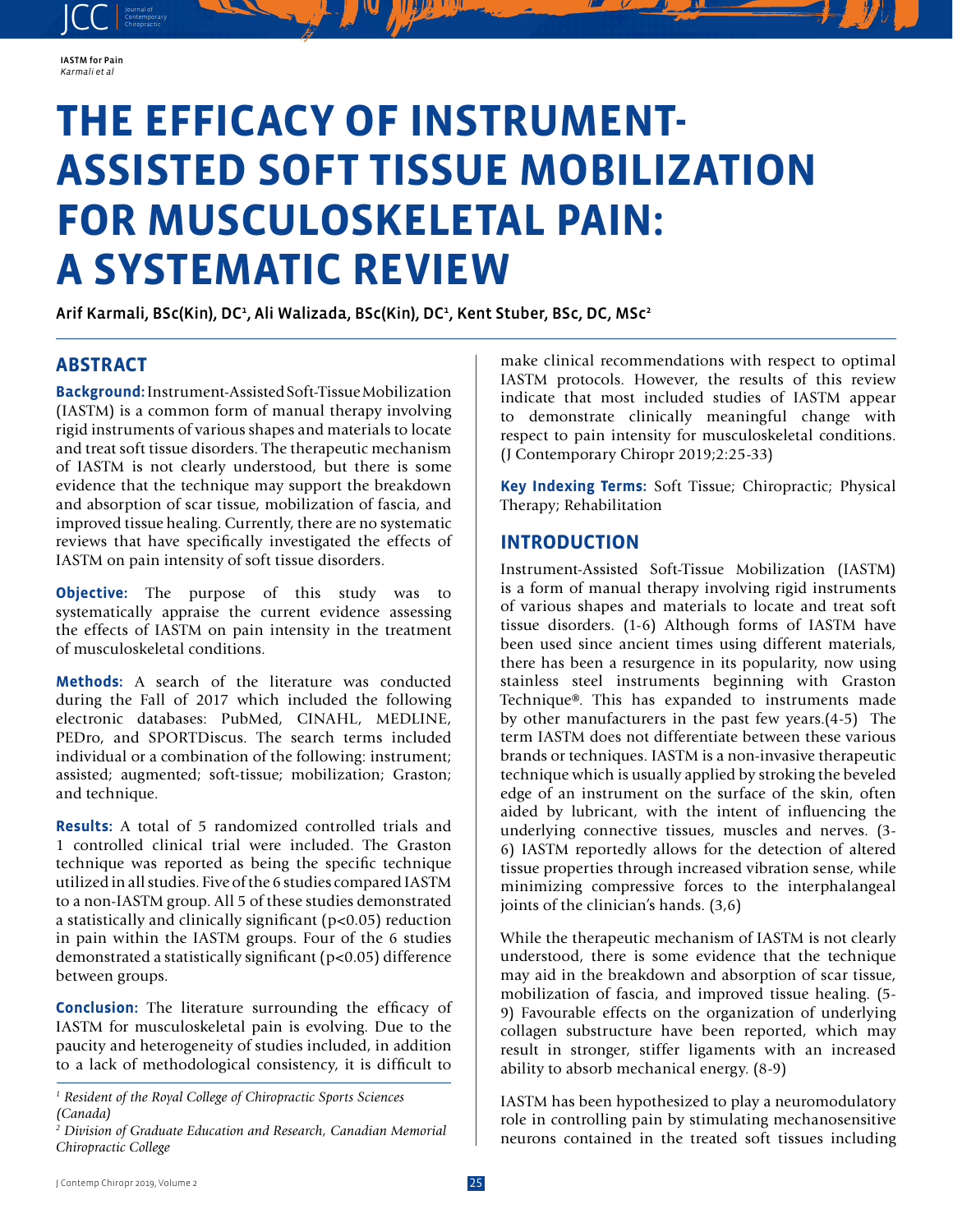skin, muscle, and joint capsule. (8-11) Compared to a clinician's bare hands, the contact area of the IASTM instrument is significantly less, which is thought to lead to increased tensile and compressive stress. (1,2) The skin deformation may lead to decreased activities of both large and small fiber neurons, which may in turn provide a form of analgesic response. (12-15)

To date there has been only 1 systematic review which appraised the effects of IASTM. (16) That review evaluated papers which measured the effects of IASTM in several ways including range of motion (ROM), pain, balance, pressure sensitivity, strength, and self-reported functional outcomes. The review did not find evidence to support the efficacy of IASTM for treating musculoskeletal pathologies. They found weak evidence that IASTM may provide short term improvements in lower extremity joint ROM. (16) The considerable heterogeneity in outcome measures in that review made it difficult to synthesize the results, make meaningful comparisons between papers, or draw conclusions about any specific effect or outcome measure.

The purpose of this systematic review is to assess whether IASTM is effective in reducing pain intensity in the treatment of musculoskeletal conditions.

# **METHODS**

This systematic review was registered with the PROSPERO registry, number CRD42018118235 and reported according to the Preferred Reporting Items for Systematic Reviews and Meta-Analyses (PRISMA) guidelines for reporting systematic reviews. (17-18)

#### *Search Strategy*

A systematic search strategy was designed and executed during the Fall of 2017 using the following databases: PubMed, PEDro, CINAHL, Medline, and SPORTDiscus. The search terms included the following terms, either individually or in combination: instrument, assisted, augmented, soft-tissue, mobilization, Graston, and technique. The terms Gua sha and ASTYM were omitted from this search. Although these techniques are similar to IASTM, the treatment rationale, outcome measures, and application differ from other IASTM techniques. (19-20)

### *Study Selection*

The inclusion criteria for this review were as follows:

- 1. Peer reviewed, English language publications
- 2. Controlled clinical trials that studied the use of IASTM for musculoskeletal pain.
- 3. Studies that used pain severity as an outcome measure using instruments including but not limited to the Visual Analog Scale (VAS), Numeric Pain Rating Scale (NPRS), Verbal Rating Scale (VRS).

Studies were excluded if they included Gua sha and ASTYM, case reports, case series, clinical commentary, dissertations, conference posters, abstracts, or used outcome measures that were clinically unsuitable for the condition being treated. Studies that performed adjunctive or additional interventions were not excluded. While multiple interventions confound interpretation, the review team felt that the relative lack of literature justified their inclusion.

Two reviewers (AW and AK) independently evaluated the search results and selected studies for inclusion. After comparison, a third independent reviewer (KS) was available to resolve any disagreements.

# *Data Extraction and Quality Assessment*

Two reviewers (AW and AK) extracted data independently from included studies and that information was tabulated. After comparison, a third reviewer (KS) was available to resolve disagreements. The following data were extracted from each article: research design, subject characteristics, condition treated, intervention parameters, and data pertaining to pre- and post-treatment pain severity, VAS change scores and between group differences as reported by the authors. The Minimal Clinical Important Difference (MCID) utilized in this review was 17mm on the VAS. (21)

Methodological quality assessment of selected papers was performed by 2 reviewers (AW and AK) using the PEDro (Physiotherapy Evidence Database) scale for appraising the quality of literature. (22-23) A PEDro score of 6 or more is considered high quality evidence, while 4-5 is deemed to be fair quality, and 3 or less is poor quality. (24) A Kappa statistic was calculated to determine the degree of agreement between the reviewers during methodological quality assessment. (25) Interpretation of Kappa values, as described by Landis and Koch (26) were as follows: <0 poor inter-rater agreement, 0.01 to 0.20 as slight agreement, 0.21 to 0.40 as fair agreement, 0.41 to 0.60 as moderate agreement, 0.61 to 0.80 as substantial agreement, and 0.81 to 1.0 as almost perfect agreement. A third reviewer (KS) was available in the case of disagreement.

# **RESULTS**

Figure 1 depicts the PRISMA flow diagram of articles through the review. (17) A total of 719 records were identified after conducting the database searches, of which 671 were removed due to duplication or not meeting the inclusion criteria. A total of 48 abstracts were screened, and 8 full-text articles were obtained for further assessment. Following this, 5 randomized controlled trials (27-31) and 1 controlled clinical trial (10) met the inclusion criteria for this review. One fulltext was excluded because it did not appropriately report outcome measures for the region being treated. (32) In this case, the intervention was applied to only the hamstrings; however, the visual analog scale (VAS) was being measured for low back pain intensity.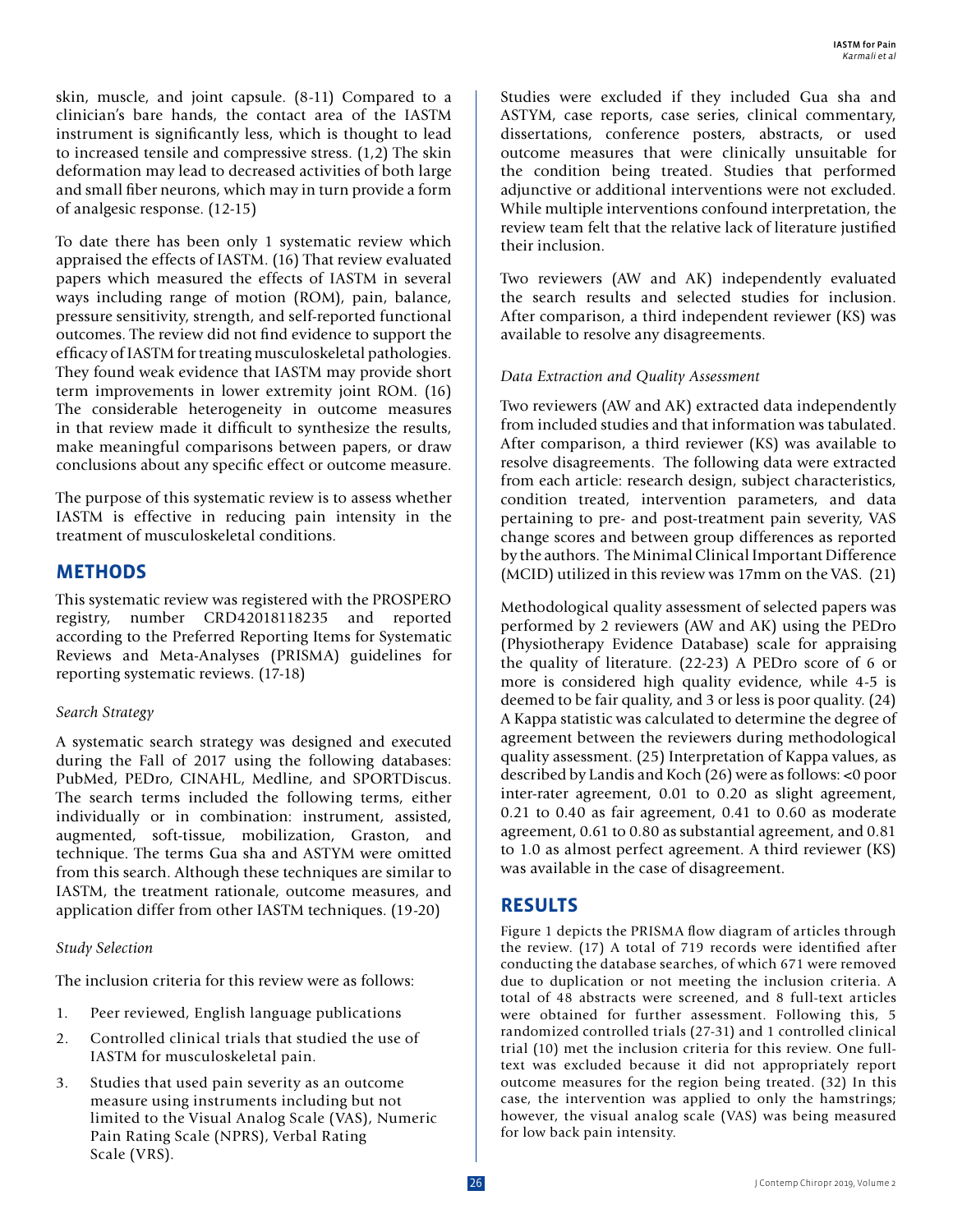

#### *Figure 1. Flow Diagram*

#### *Methodological Quality Assessment*

Table 1 provides the PEDro score for each of the included studies. All included studies scored 6 or higher on the PEDro scale, which is greater than the reported mean PEDro scores of musculoskeletal studies (5.08  $\pm$  1.7) and manual sports therapy studies. (33-34) The reviewer's Kappa value for the 6 studies was 1.0.

| Lead Author                |   | Item 1   Item 2   Item 3   Item 4   Item 5   Item 6   Item 7   Item 8   Item 9 |             |   |   |             |             |             |   | <b>Item</b><br>10 | <b>Item</b><br>11 | <b>Total</b><br><b>Score</b> |
|----------------------------|---|--------------------------------------------------------------------------------|-------------|---|---|-------------|-------------|-------------|---|-------------------|-------------------|------------------------------|
| Blanchette (27)            | Y | Y                                                                              | $\mathbf N$ | Y | Y | N           | $\mathbf N$ | Y           | Y | Y                 | Y                 | 8                            |
| <b>Brantingham</b><br>(28) | Y | Y                                                                              | Y           | Y | Y | N           | Y           | Y           | Y | Y                 | Y                 | 10                           |
| <b>Burke (29)</b>          | v | V                                                                              | N           | Y | Y | N           | $\mathbf N$ | Y           | Y | Y                 | Y                 | 8                            |
| Crothers (30)              | Y | Y                                                                              | Y           | Y | Y | $\mathbf N$ | $\mathbf N$ | $\mathbf N$ | Y | Y                 | Y                 | 8                            |
| Lee $(10)$                 | Y | $\mathbf N$                                                                    | $\mathbf N$ | Y | N | $\mathbf N$ | $\mathbf N$ | Y           | Y | Y                 | Y                 | 6                            |
| Schaefer (31)              | Y | Y                                                                              | Y           | Y | N | N           | $\mathbf N$ | Y           | Y | Y                 | Y                 | 8                            |

#### *Table 1. PEDro scores for qualified studies*

*PEDro Criteria: Item 1 (Eligibility criteria), Item 2 (Subjects randomly allocated), Item 3 (Allocation concealed), Item 4 (Intervention groups similar), Item 5 (subjects were blinded), Item 6 (Therapists administering therapy blinded), Item 7 (All assessors blinded), Item 8 (At least 1 key outcome obtained from more than 85% of subjects initially allocated), Item 9 (All subjects*  received treatment or control intervention or an Intention-to-treat analysis performed), Item 10 (Between group comparison reported for at least one variable), Item 11 (study provides both point *measures and measures of variability for at least one key outcome)*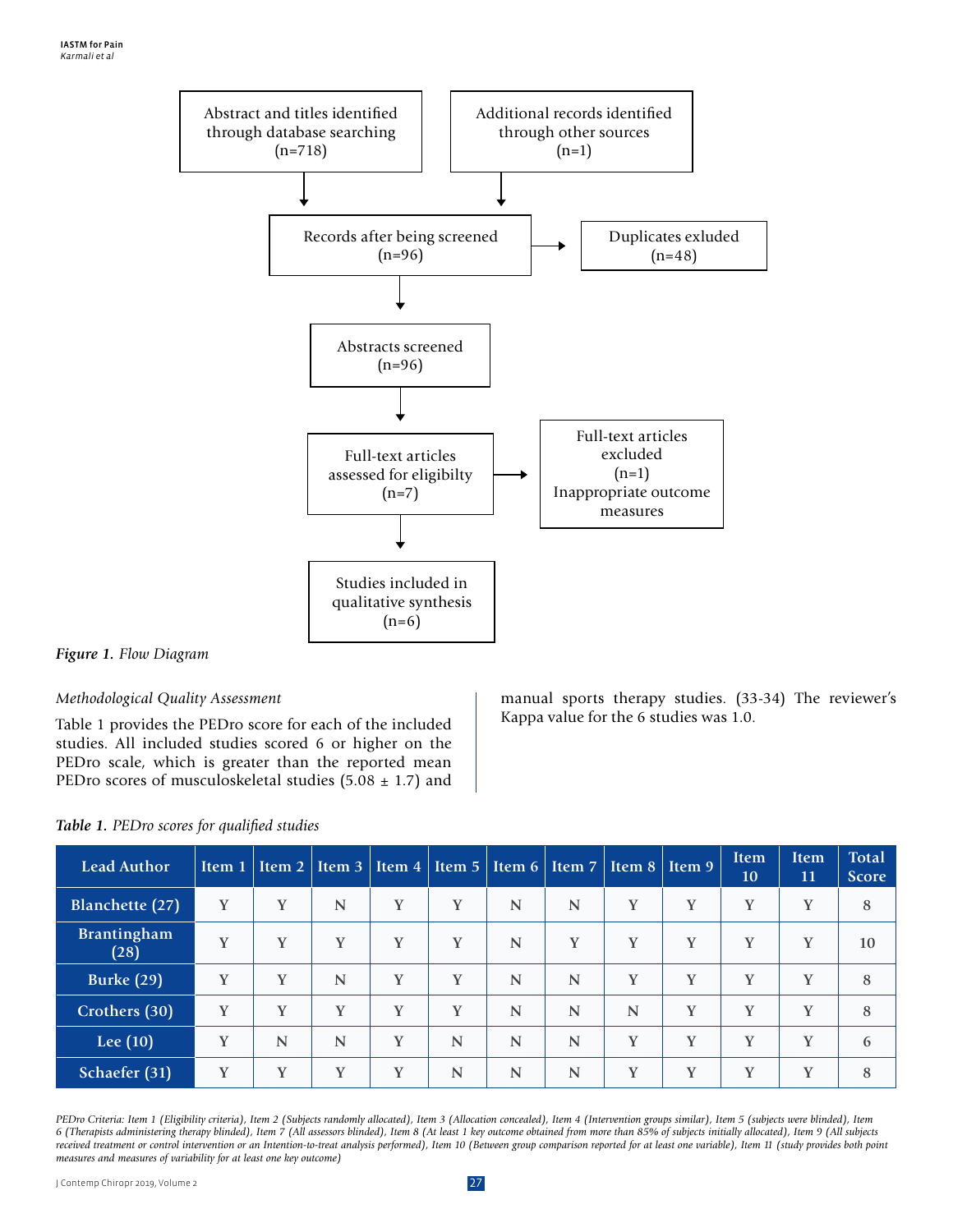| Lead Author, Year,<br><b>Study Design</b> | <b>Subjects</b>                                | Pathology or<br><b>Region</b>        | Intervention                                                                                                                                                                                  |
|-------------------------------------------|------------------------------------------------|--------------------------------------|-----------------------------------------------------------------------------------------------------------------------------------------------------------------------------------------------|
| Blanchette (27)                           | N=27 (12M, 15F)                                |                                      | Group A: IASTM to lateral epicondyle and extensor<br>forearm 2x/wk for 5 weeks.                                                                                                               |
| 2011<br><b>RCT</b>                        | Group A=15<br>Group $B=12$                     | Lateral<br>Epicondylitis             | Group B: Control group received advice on the<br>natural evolution of lateral epicondylitis, computer<br>ergonomics, and stretching exercises.                                                |
|                                           |                                                |                                      | Group A: Chiropractic manipulative therapy, exercise,<br>and IASTM to knee joints.                                                                                                            |
| Brantingham (28)<br>2009<br><b>RCT</b>    | $N=31$ (25M, 6F)<br>Group A=13<br>Group $B=18$ | Patellofemoral<br>Pain Syndrome      | Group B: Chiropractic manipulative therapy, exercise,<br>and IASTM to lumbosacral region, hip, knee, ankle,<br>and foot.                                                                      |
|                                           |                                                |                                      | Both groups received treatment 1-3x/week for 2-6<br>weeks for a total of 6 treatments. IASTM was applied<br>for a maximum of 3 minutes per site.                                              |
|                                           |                                                |                                      | Group A: IASTM to forearm/wrist/hand, 2x/ week for<br>4 weeks, 1x/ week for 2 weeks.                                                                                                          |
| Burke $(29)$<br>2007<br><b>RCT</b>        | N=22 (3M, 19F)<br>Group $A=12$<br>Group $B=10$ | Carpal Tunnel<br>Syndrome            | Group B: Massage to forearm/wrist/hand, 2x/ week<br>for 4 weeks, 1x/ week for 2 weeks.                                                                                                        |
|                                           |                                                |                                      | Both groups provided upper extremity home stretch<br>and strength program.                                                                                                                    |
| Crothers (30)<br>2016<br><b>RCT</b>       | N=143 (76M, 67F)                               |                                      | Group A: SMT: spinal manipulative therapy to<br>thoracic spine; 10 sessions over 3-4 weeks.                                                                                                   |
|                                           | Group A=36<br>Group $B=63$                     | Non-specific<br><b>Thoracic Pain</b> | Group B: IASTM to posterior thoracic region: 2<br>treatments per week over 3-4 weeks.                                                                                                         |
|                                           | Group $C = 44$                                 |                                      | Group C: Placebo: De-tuned ultrasound; 10 sessions<br>over 3-4 weeks.                                                                                                                         |
| Lee $(10)$<br>2016<br>Controlled          | N=30 (13M, 17F)<br>Group A=15                  | Low Back Pain                        | Group A: IASTM to lumbodorsal fascia, sacrum,<br>lateral hip rotators and hamstring for 4 weeks. IASTM<br>was applied parallel and perpendicular to these sites<br>for 20 seconds, each time. |
| <b>Clinical Trial</b>                     | Group $B=15$                                   |                                      | Group B: General exercise, stretching, stationary<br>cycling for 4 weeks.                                                                                                                     |
| Schaefer (31)<br>2012<br><b>RCT</b>       | $N=36$ (31M, 5F)                               |                                      | Group A: Dynamic balance training (DBT) and IASTM<br>to anterior/lateral/posterior ankle 2x/wk for 4 weeks.                                                                                   |
|                                           | Group $A=13$                                   | Chronic Ankle                        | Group B: DBT and sham IASTM 2x/wk for 4 weeks.                                                                                                                                                |
|                                           | Group $B=12$<br>Group $C=11$                   | Instability                          | Group C: DBT only for 4 weeks.                                                                                                                                                                |
|                                           |                                                |                                      | IASTM for all groups was applied for 8 minutes.                                                                                                                                               |

#### *Table 2. Subject characteristics, treatment region, and intervention*

#### *Subject Characteristics*

Table 2 summarizes the subject characteristics of the included studies. A total of 289 subjects participated across all 6 studies (164 male; 125 female). Four studies (27-29,31) analysed the effects of IASTM in the extremities (wrist, elbow, knee, ankle) while 2 studies (10,30) focused on thoracic and lumbar spine pain.

#### *Interventions*

Table 3 summarizes the results of the included studies. The Graston technique was reported as being the specific technique utilized in all studies. Only 3 studies (10,28,31) reported the duration of each treatment dose. Five (10,27,29-31) of the 6 studies compared IASTM to a non-IASTM group. All 5 of these studies demonstrated a statistically and clinically significant reduction in pain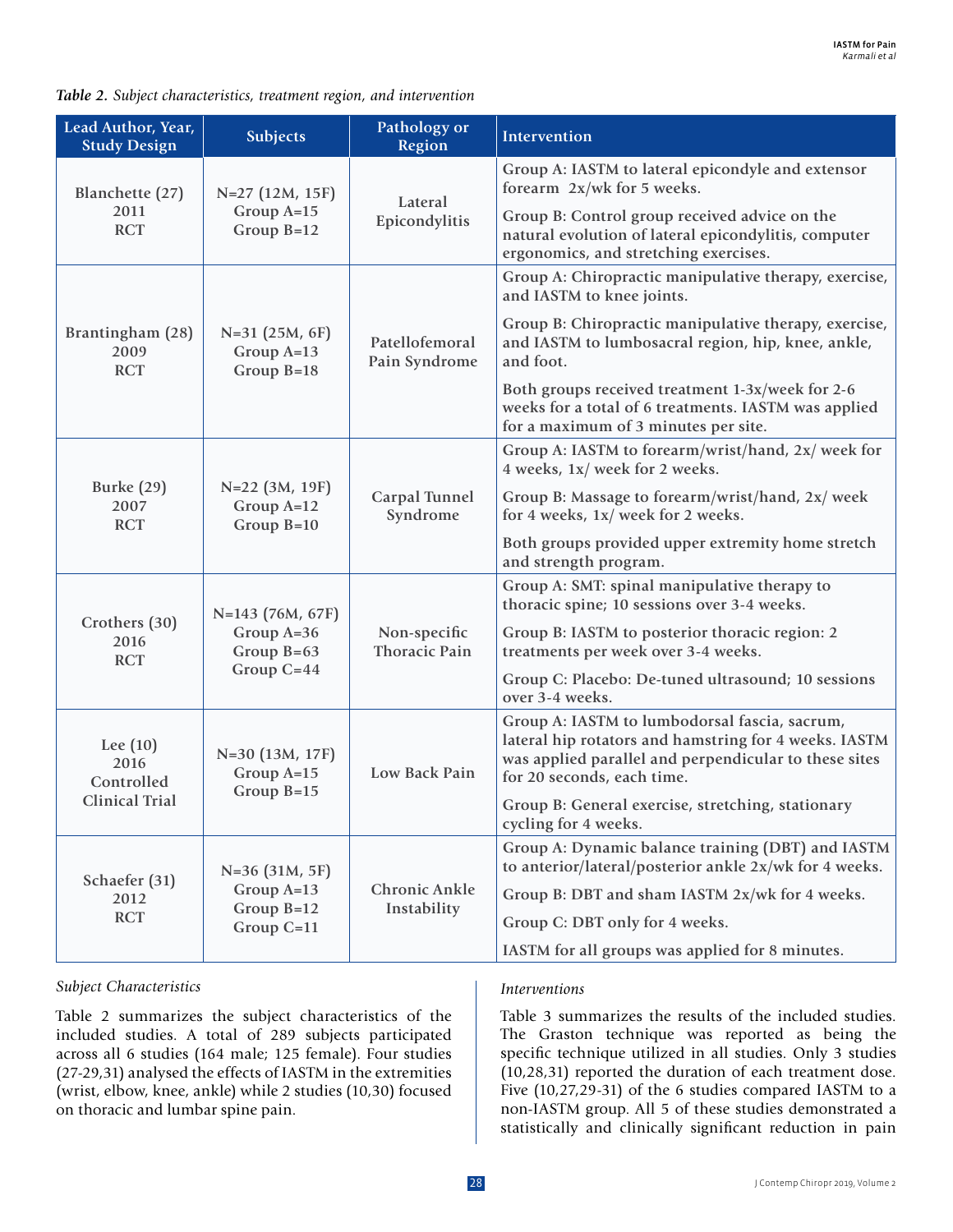within the IASTM groups, except for the comparison group in Lee *et al*. (10) and the experimental group in Schaefer *et al*. (31). Only 4 (27,29-31) of the 6 studies demonstrated a statistically significant change between groups.

The experimental group in the study by Blanchette and Normand (27) received IASTM twice per week for 5 weeks, while the control group received advice on the natural history of lateral epicondylitis, computer ergonomics, and stretching exercises.

Brantingham *et al* (28) utilized a multimodal approach for patellofemoral pain syndrome in which 1 group (Group A) received a combination of knee joint manipulation, IASTM, and exercise for a duration of 6 weeks. A second group (Group B) received the same IASTM and exercise, but replaced knee joint manipulation with manipulation to all joints in the kinetic chain from the lumbar spine to the foot.

Burke *et al* (29) employed a combination of therapies for carpal tunnel syndrome (CTS) in which 1 group received IASTM to the affected forearm, wrist, and hand for 6 weeks. A second group received massage therapy to the same regions on the affected side. Both groups were prescribed upper-extremity home exercises.

| Lead Author,<br>Year               | <b>IASTM Group</b>                                                                                                                                                                                                                                                                                                                    | Comparison<br>Group(s)                                                                                                                                                                                                                                                                                                                                                |  |  |
|------------------------------------|---------------------------------------------------------------------------------------------------------------------------------------------------------------------------------------------------------------------------------------------------------------------------------------------------------------------------------------|-----------------------------------------------------------------------------------------------------------------------------------------------------------------------------------------------------------------------------------------------------------------------------------------------------------------------------------------------------------------------|--|--|
| <b>Blanchette</b><br>(27)<br>2011  | Initial - $46 \pm 23$<br>$6wk - 16 + 12^a$<br>(p < 0.005)<br>$3mo - 17 + 17a$<br>(p < 0.005)                                                                                                                                                                                                                                          | Initial - $39 \pm 29$<br>$6wk - 21 \pm 18^a$<br>$3mo - 21 + 17a$<br>$(p = 0.04)$                                                                                                                                                                                                                                                                                      |  |  |
| <b>Brantingham</b><br>(28)<br>2009 | Mean VAS-usual<br><b>Baseline</b><br>$25.6 + 21.0$<br>6th treatment<br>$16.4 + 15.7$<br>$(p = 0.041)$<br>2mo follow- up<br>$20.6 + 21.4$<br>$(p = 0.23)$<br>Mean VAS-worst<br><b>Baseline</b><br>$73.3 + 14.9$<br>6th treatment<br>$53.7 + 24.4^a$<br>$(p = 0.008)$<br>2mo follow-up<br>$52.9 \pm 28.1$ <sup>a</sup><br>$(p = 0.013)$ | Mean VAS-usualb<br><b>Baseline</b><br>$30.6 \pm 23.8$<br>6th treatment<br>$19.0 \pm 17.1$<br>$(p = 0.083)$<br>2mo follow- up<br>$15.9 \pm 17.8$<br>$(p=0.021)$<br>Mean VAS-worst <sup>b</sup><br><b>Baseline</b><br>$70.5 + 14.3$<br>6th treatment<br>$49.8 \pm 22.8$ <sup>a</sup><br>$(p = 0.008)$<br>2mo follow-up<br>$42.8 \pm 28.4$ <sup>a</sup><br>$(p = 0.002)$ |  |  |

| Table 2. Within-Group Mean VAS Change Scores (mm+/-SD) |  |  |  |  |
|--------------------------------------------------------|--|--|--|--|
|                                                        |  |  |  |  |

| <b>Burke (29)</b><br>2007 | Baseline -<br>$61.1 + 22.52$<br><b>Immediate Post -</b><br>$12.4 + 15.98$ <sup>a</sup><br>(p < 0.05)<br>$3mo - 20.3 \pm 24.01$ <sup>a</sup><br>(p < 0.05) | Baseline -<br>$23.5 + 21.78$<br><b>Immediate Post -</b><br>$5.5 + 8.27$ <sup>a</sup><br>(p < 0.05)<br>$3mo - 12.9 + 23.84$<br>(p < 0.05)                                                                                                                                    |
|---------------------------|-----------------------------------------------------------------------------------------------------------------------------------------------------------|-----------------------------------------------------------------------------------------------------------------------------------------------------------------------------------------------------------------------------------------------------------------------------|
| Crothers (30)<br>2016     | Baseline - $57\pm21$<br>$1wk - 47+19$<br>$1mo - 34 \pm 19a$<br>$3mo - 32 \pm 26^a$<br>$6mo - 35 + 25a$<br>$12mo - 32 \pm 23a$<br>(p < 0.01)               | Baseline - $55\pm20$<br>$1wk - 51{\pm}20$<br>$1mo - 43 + 20$<br>$3mo - 40 + 22$<br>$6mo - 36 \pm 22a$<br>$12mo - 38 + 24a$<br>Placebo group:<br>Baseline - $55\pm20$<br>$1wk - 47 + 18$<br>$1mo - 42 + 24$<br>$3mo - 35 + 23a$<br>$6mo - 36 \pm 25a$<br>$12mo - 33 \pm 25a$ |
| Lee $(10)$<br>2016        | Pre-intervention -<br>$50.6 \pm 12.7$<br>Post-<br>intervention -<br>$25.5 + 7.3^a$<br>(p < 0.05)                                                          | Pre-intervention -<br>$48.9 \pm 14.6$<br>Post-<br>intervention -<br>$44.6 \pm 12.9$                                                                                                                                                                                         |
| Schaefer (31)<br>2012     | Pre-test - $16+13$<br>Post-test - $2+4$<br>(p < 0.001)                                                                                                    | Control group:<br>Pre-test - $19\pm 18$<br>Post-test - $0\pm0^a$<br>Sham group:<br>Pre-test - $19\pm 15$<br>Post-test - $1\pm2^a$                                                                                                                                           |

*a Met or exceeded MCID of 17mm 21 compared to baseline scores b Comparison group intervention also included IASTM*

Crothers *et al* (30) examined the effects of spinal manipulative therapy (SMT) and IASTM on nonspecific thoracic spine pain. One group received spinal manipulative therapy for the thoracic spine over 3-4 weeks; while a second group received IASTM to the posterior thoracic region and a third group received detuned ultrasound in the same region over the same length of time.

Lee *et al* (10) assessed the management of low back pain where 1 group received IASTM to the lumbodorsal fascia, sacrum, lateral hip rotators and hamstring for 4 weeks while a second group was prescribed general exercise, stretching, stationary cycling for the same length of time.

Schaefer *et al* (31) examined the effect of a combination of dynamic balance training (DBT), IASTM, and sham IASTM for chronic ankle instability. One group received DBT and IASTM to the ankle and foot, a second group received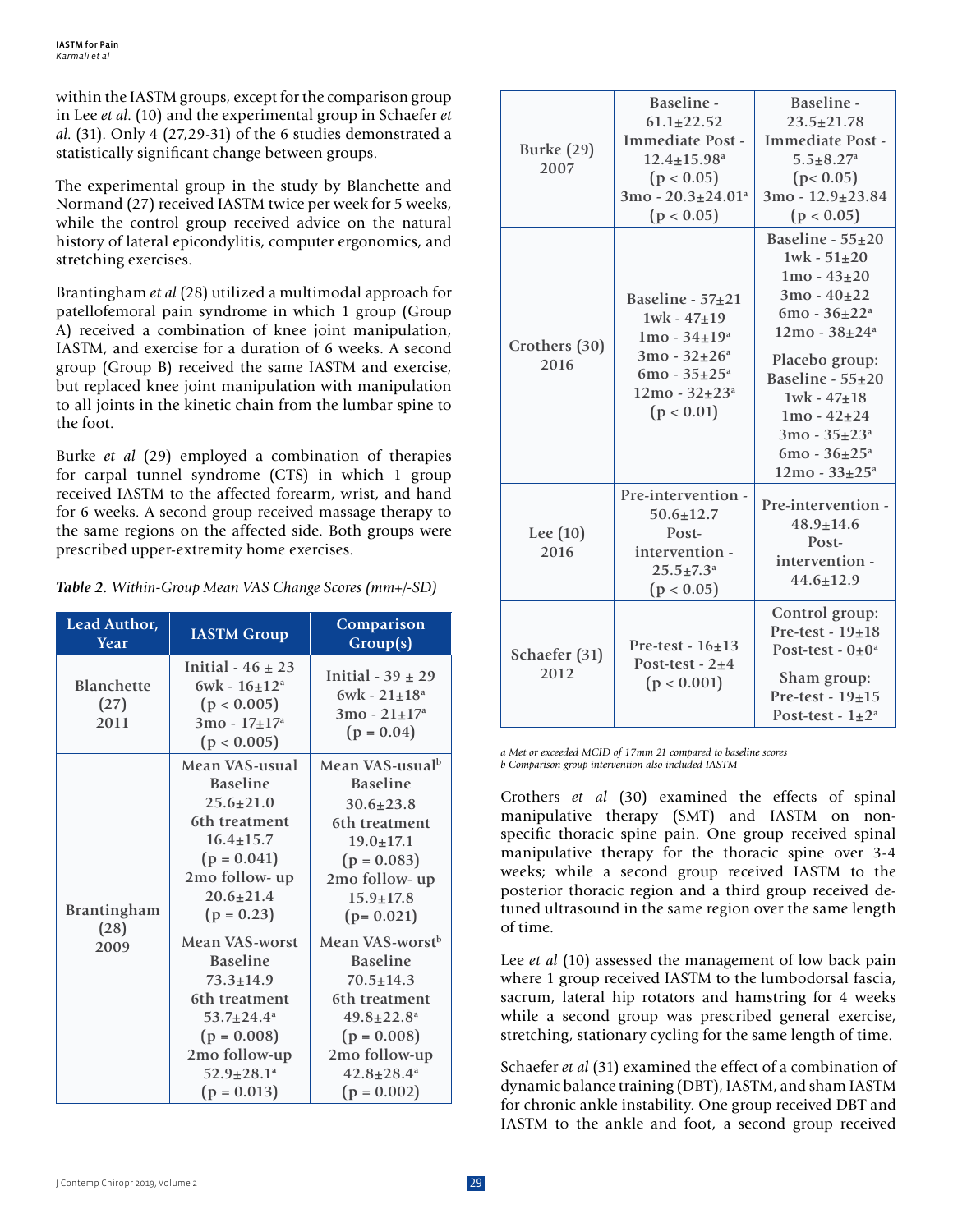DBT and sham IASTM, while a third group received DBT only. All subjects received their respective intervention for 4 weeks.

#### *Data Synthesis*

The experimental group in Blanchette and Normand (27) reported a significant decrease in pain on the VAS at both the 6-week (mean decrease of 30mm) and 3-month (mean decrease of 29mm) follow-ups, relative to baseline. The control group also reported a significant decrease in pain at the 3-month follow-up, with an average decrease of 18mm. As such, clinically significant change was demonstrated in both groups at 3 months.

In Brantingham *et al* (28), the average decreases in VASworst scores for both groups A and B were statistically significant, 19.5mm and 19.1mm, respectively. At the sixth treatment Group A showed statistically significant improvement in VAS-usual scores, but Group B did not. At the 2-month follow-up, the decrease in VAS-usual was statistically significant for group B (mean of 14.8mm), but not for group A (mean of 7.6mm). VAS-worst average changes were statistically significant and clinically meaningful for both groups at the 2-month follow-up, reporting a mean decrease of 20.4mm and 27.3mm in groups A and B, respectively. No significant difference was detected between groups from baseline to the 2-month follow up.

Immediately following both interventions in the study by Burke *et al*. (29), there was a mean 48.7mm decrease in pain ratings in the IASTM group and an 18mm decrease in the control group. At 3-month follow-up, a slight increase in average pain ratings for subjects treated with massage was detected, while improvements in average pain ratings for the subjects treated with IASTM were maintained. Both the IASTM and comparison groups demonstrated statistically significant change; however, the reduction in pain was clinically significant at the three-month followup only in the IASTM group.

In Crothers *et al* (30), subjects in all 3 groups reported improvement in pain intensity from baseline to a 12-month follow-up. The decrease in VAS reported in the SMT and IASTM group from baseline to 12-month follow-up was 17mm. Similarly, the IASTM only group reported a mean decrease of 25mm. The placebo group decreased by an average of 22mm at the 12-month follow-up. All decreases were statistically and clinically significant.

In Lee *et al* (10), the IASTM group demonstrated a statistically and clinically significant decrease in pain by an average of 25.1mm from pre-intervention to postintervention. The control group pre- to post-intervention VAS scores decreased by an average of 4.3mm, which was neither statistically nor clinically significant.

Schaefer et al (31) demonstrated statistically significant

reductions in pain across all three groups with average decreases of 14mm, 19mm, and 18mm in the experimental, control, and sham groups, respectively. Only the changes observed in the control and sham groups were considered clinically significant.

## **DISCUSSION**

The purpose of this systematic review was to examine the use of IASTM as an intervention for the management of pain in musculoskeletal conditions. The only previous systematic review on this topic, Cheatham *et al* (16), measured the effects of IASTM in several different ways including range of motion (ROM), pain, balance, pressure sensitivity, strength, and self-reported functional outcomes. They found weak evidence for IASTM, due in part to the considerable heterogeneity in outcome measures in the evaluated papers. Our review aimed to assess the treatment effectiveness of IASTM solely on pain intensity.

Six studies (10,27-31) were included in our review but varied in their study populations, methods, and outcome measures, thus preventing direct comparisons between studies. Five studies (10,27-30) reported statistically and clinically significant reductions in pain within the IASTM groups, exceeding the MCID. However, none of the studies found clinically significant between-group differences.

There are several important factors to consider regarding the treatment interventions when interpreting treatment results. First, only 1 study (29) followed the recommended Graston® treatment protocol, which includes examination, warm-up, IASTM treatment, post treatment stretching, strengthening, and ice. (3) However, we are not aware of any research to support the effectiveness of the recommended protocol as it is suggested by Graston's developers. Additionally, the nature of the Graston treatment protocol itself creates uncertainty around concomitant treatment factors resulting in positive outcomes not necessarily attributable to IASTM. Second, it is difficult to compare the results of studies using only IASTM therapy versus those using IASTM as part of a treatment protocol with other adjunct therapies (e.g., ultrasound, stretching, manipulation, exercise, etc.). For example, Schaefer and Sandrey (31) measured the effects of a 4-week dynamic balance program combined with IASTM on subjects with a history of chronic ankle instability. They found that pain improved in all groups with no significant difference between groups. However, the 3 groups in this study had several different interventions so it is difficult to isolate the effects of IASTM alone. Third, there were problems with heterogeneity of treatment times in the studies. Three studies (10,28,31) reported varied treatment times ranging from 40 seconds to 8 minutes, with no clear pattern in the results. Three studies failed to report any treatment times. (27,29,30)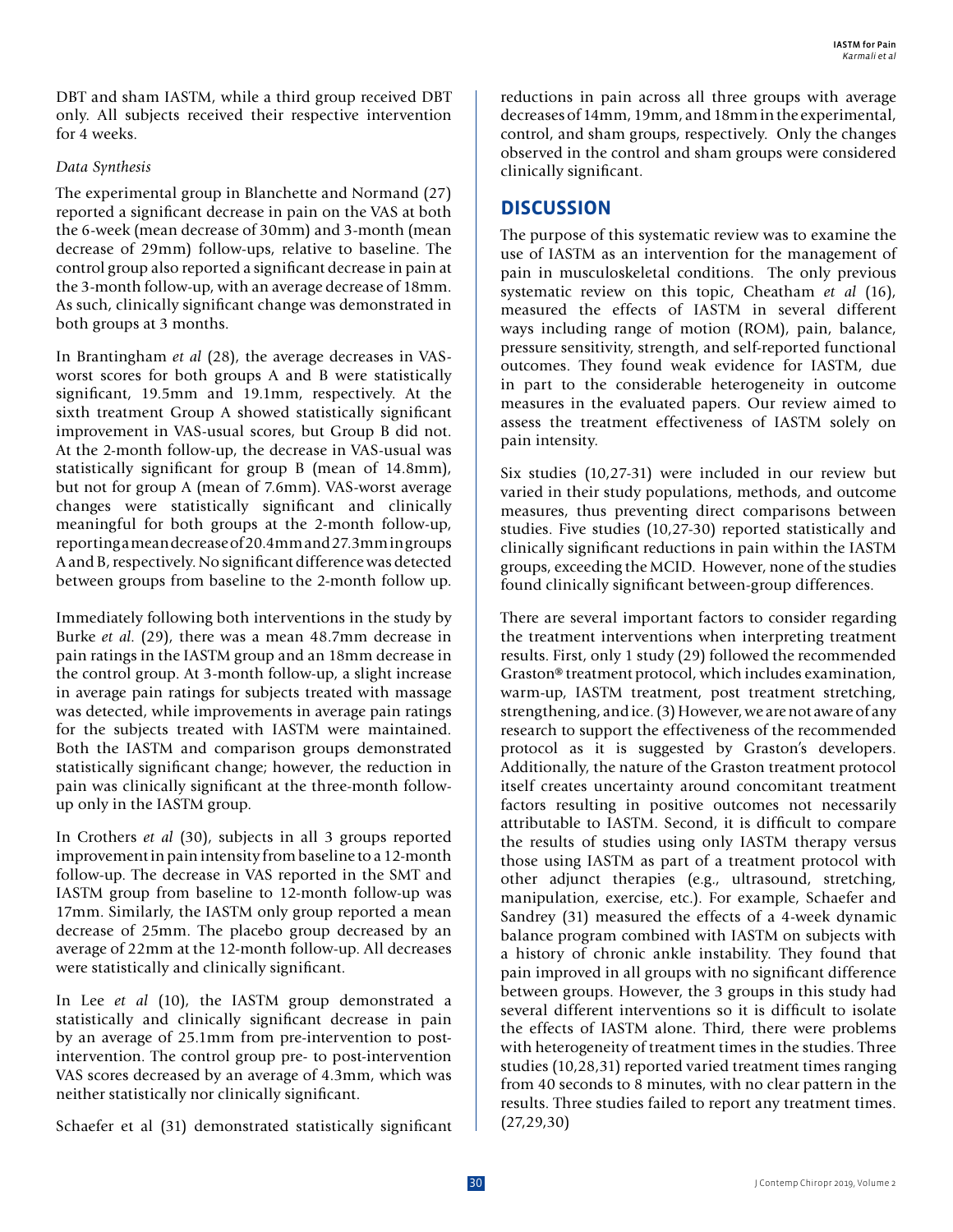Results with respect to pain reduction varied among the selected studies. Five of the studies (10, 27-30) found some evidence for pain reduction using IASTM. Blanchette and Normand (27) found a significant decrease in pain with grip strength in cases of lateral epicondylitis with the experimental group showing improvement faster than the control group. However, at 3-months the difference between groups was not significantly different. Brantingham *et al* (28) compared 2 treatment protocols for patellofemoral pain syndrome. Although there were significant improvements in pain in both treatment groups (no significant difference between groups), it is difficult to draw conclusions about the efficacy of IASTM specifically given that it was included in both groups. Both groups in this study received similar IASTM interventions along with two different manipulation protocols and exercise. The improvements in both groups may have been due to any combination of IASTM, exercise and manipulation. Burke *et al* (29) found a statistically significant improvement in pain in cases of carpal tunnel syndrome immediately following IASTM treatment and at 3-month follow-up. This study was the only 1 that followed the recommended Graston technique protocol. Lee *et al* (10) found a statistically significant reduction in pain symptoms in patients with chronic low back pain following IASTM treatment. However, there were no between-group differences to compare as this study was a controlled clinical trial.

#### *Limitations*

There were several limitations in this systematic review, mainly due to the paucity and heterogeneity of evidence surrounding IASTM. It is challenging to assess IASTM effectiveness given the varied treatment times and application protocols in the various studies. A second limitation was the literature search only included English language publications, which may not have represented all of the available evidence from non-English studies or studies currently submitted for publication. A third potential limitation may be the search criteria focusing on IASTM methods using the most homogenous rationale and treatment approach, which led to the exclusion of Gua sha and ASTYM®.

#### *Future Research*

All studies included in this review had relatively small sample sizes ranging from 20 to 45 subjects; future studies with larger sample sizes would be useful. In addition, future studies should indicate more specifically the intervention protocols and in particular treatment time for IASTM. They should also further define the intervention protocol by stating if the Graston® protocol was followed or if just the instruments were used. Lastly, studies assessing IASTM in isolation rather than as part of a treatment protocol with other adjunct therapies would be useful.

# **CONCLUSION**

The current state of literature surrounding the effectiveness of IASTM for pain in musculoskeletal conditions is unclear, although there is some evidence that warrants further investigation. Due to the paucity and heterogeneity of studies employing it, it is difficult to make meaningful clinical recommendations with respect to optimal IASTM programs, including dosage time, frequency, and type of instrument. Further studies are needed to assess different IASTM tools and protocols as the current evidence appears to lack the methodological consistency necessary to validate the effectiveness of IASTM itself or any of the IASTM protocols in the management of musculoskeletal pain.

# **ACKNOWLEDGEMENTS**

The authors would like to express their sincere gratitude to Mr. Kent Murnaghan and Dr. Glenn Cashman for their continuous support and guidance.

# **REFERENCES**

- 1. Baker RT, Nasypany A, Seegmiller JG, Baker J. Instrument-assisted soft tissue mobilization treatment for tissue extensibility dysfunction. Int J Athl Ther Training 2013;18(5):16-21
- 2. DeLuccio J. Instrument assisted soft tissue mobilization utilizing graston technique: a physical therapist's perspective. Orthop Pract 2006;18:31–34
- 3. Stow R. Instrument-assisted soft tissue mobilization. Int J Athl Ther Train 2011;16(3): 5–8
- 4. Nielsen A. Gua Sha: a traditional technique for modern practice. Edinburgh, UK: Churchill Livingstone; 2000
- 5. Laudner K, Compton BD, McLoda TA, Walters C. Acute effects of instrument assisted soft tissue mobilization for improving posterior shoulder range of motion in collegiate baseball players. Int J Sports Phys Ther  $2014;9(1):1-7$ https://www.ncbi.nlm.nih.gov/pubmed/24567849
- 6. Carey-Loghmani MT. Instrument-assisted soft tissue mobilization. In: 2nd, ed. Conservative management of sports injuries: Jones and Bartlett; 2007
- 7. Howitt S, Jung S, Hammonds N. Conservative treatment of a tibialis posterior strain in a novice triathlete: a case report. J Canadian Chiropr Assoc 2009;53(1):23-31 https://www.ncbi.nlm.nih.gov/pubmed/19421350
- 8. Loghmani MT, Warden SJ. Instrument-assisted cross fiber massage increases tissue perfusion and alters microvascular morphology in the vicinity of healing knee ligaments. BMC Complem Alternat Med 2013;13:240 https://www.ncbi.nlm.nih.gov/pubmed/24073942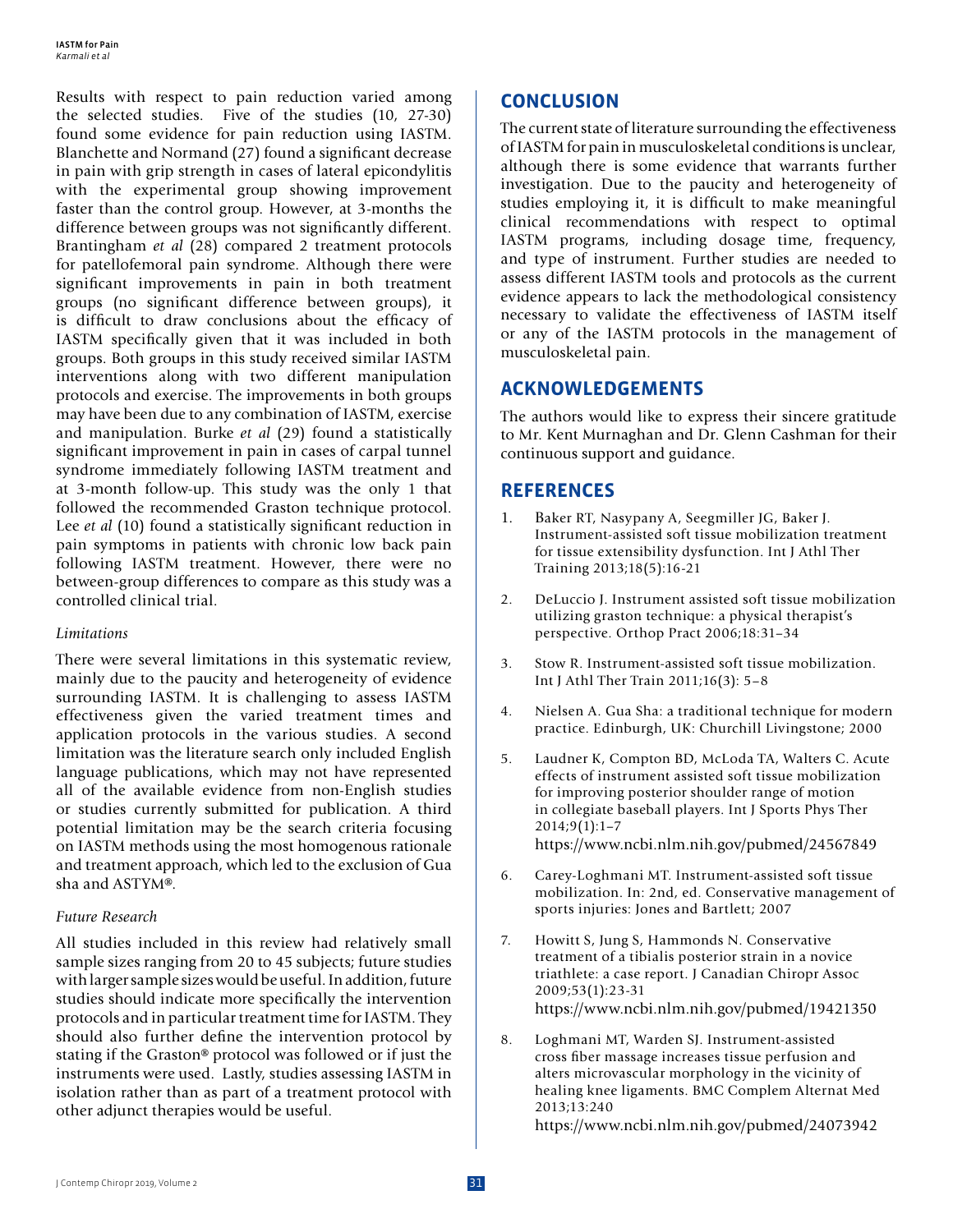- 9. Loghmani MT, Warden SJ. Instrument-assisted crossfiber massage accelerates knee ligament healing. J Orth Sports Phys Ther 2009;39(7):506-513 https://www.ncbi.nlm.nih.gov/pubmed/19574659
- 10. Lee JH, Lee DK, Oh JS. The effect of Graston technique on the pain and range of motion in patients with chronic low back pain. J Phys Ther Sci 2016;28: 1852- 1855 https://www.ncbi.nlm.nih.gov/pubmed/27390432
- 11. Lee JJ, Lee JH, Kim DH, You SJ. Inhibitory effects of instrument-assisted neuromobilization on hyperactive gastrocnemius in a hemiparetic stroke patient. Biomed Mater Eng 2014;24(6): 2389-2394 https://www.ncbi.nlm.nih.gov/pubmed/25226939
- 12. Ge W, Khalsa PS. Encoding of compressive stress during indentation by group III and IV muscle mechanonociceptors in rat gracilis muscle. J Neurophysiol 2003;89: 785–792 https://pdfs.semanticscholar.org/6ff8/ a4415db0f0463d4d239615c4e2cda8d37e66.pdf
- 13. Howitt S, Wong J, Zabukovec S. The conservative treatment of trigger thumb using Graston techniques and active release techniques. J Canadian Chiropr Assoc 2006;50:249–254 https://www.ncbi.nlm.nih.gov/pmc/articles/ PMC1864591/
- 14. Stecco C, Day JA. The fascial manipulation technique and its biomechanical model: a guide to the human fascial system. Int J Ther Massage Bodywork 2010;3(1):38-40 https://www.ncbi.nlm.nih.gov/pmc/articles/ PMC3091422/
- 15. Stecco C, Schleip R. A fascia and the fascial system. J Bodywork Move Ther 2016;20(1):139-140 https://www.ncbi.nlm.nih.gov/pubmed/26891649
- 16. Cheatham SW, Lee M, Cain M, Baker R. The efficacy of instrument assisted soft tissue mobilization: a systematic review. J Canadian Chiropr Assoc 2016;60(3): 200-209 https://www.ncbi.nlm.nih.gov/pmc/articles/ PMC5039777/
- 17. Moher D, Liberati A, Tetzlaff J, Altman D. Preferred reporting items for systematic reviews and metaanalyses: the PRISMA statement. Ann Intern Med 2009;151(4):264-269 https://www.ncbi.nlm.nih.gov/pubmed/19622511
- 18. Liberati A, Altman DG, Tetzlaff J, *et al*. The PRISMA statement for reporting systematic reviews and meta-analyses of studies that evaluate healthcare interventions: explanation and elaboration. Br Med J 2009;339:b2700 https://www.ncbi.nlm.nih.gov/pubmed/19622552
- 19. Kivlan BR, Carcia CR, Clemente FR, Phelps AL, Martin RL. The effect of Astym(R) Therapy on muscle strength: a blinded, randomized, clinically controlled trial. BMC

Musculoskelet Disord 2015;16:325 https://www.ncbi.nlm.nih.gov/pubmed/26510526

- 20. Nielsen A. Gua sha research and the language of integrative medicine. J Bodyw Mov Ther 2009;13(1):63- 72 https://www.ncbi.nlm.nih.gov/pubmed/19118794
- 21. Olsen MF, Bjerre E, Hansen MD, *et al*. Pain relief that matters to patients: systematic review of empirical studies assessing the minimum clinically important difference in acute pain. BMC Med 2017;15(1):35 https://www.ncbi.nlm.nih.gov/pubmed/28215182
- 22. Maher CG, Sherrington C, Herbert RD, Moseley AM, Elkins M. Reliability of the PEDro scale for rating quality of randomized controlled trials. Phys Ther 2003;83(8):713-721 https://www.ncbi.nlm.nih.gov/pubmed/12882612
- 23. Macedo LG, Elkins MR, Maher CG, Moseley AM, Herbert RD, Sherrington C. There was evidence of convergent and construct validity of Physiotherapy Evidence Database quality scale for physiotherapy trials. J Clin Epidemiol 2010;63(8):920-925 https://www.ncbi.nlm.nih.gov/pubmed/20171839
- 24. 24. Foley NC, Bhogal SK, Teasell RW, Bureau Y, Speechley MR. Estimates of quality and reliability with the Physiotherapy Evidence Based Database Scale to assess the methodology of randomized controlled trials of pharmacological and nonpharmacological interventions. Phys Ther 2006;86(6):817-824 https://www.ncbi.nlm.nih.gov/pubmed/16737407
- 25. Viera AJ, Garrett JM. Understanding interobserver agreement: the kappa statistic. Fam Med 2005;37(5):360-363 https://www.ncbi.nlm.nih.gov/pubmed/15883903
- 26. Landis JR, Koch GG. The measurement of observer agreement for categorical data. Biometrics 1977;33(1):159-174 https://www.ncbi.nlm.nih.gov/pubmed/843571
- 27. Blanchette MA, Normand MC. Augmented soft tissue mobilization vs natural history in the treatment of lateral epicondylitis: a pilot study. J Manipulative Physiol Ther 2011;34(2):123-130 https://www.ncbi.nlm.nih.gov/pubmed/21334545
- 28. Brantingham JW, Globe GA, Jensen ML *et al*. A feasibility study comparing two chiropractic protocols in the treatment of patellofemoral pain syndrome. J Manipulative Physiol Ther 2009;32(7):536-548 https://www.ncbi.nlm.nih.gov/pubmed/1974840
- 29. Burke J, Buchberger DJ, Carey-Loghmani MT, Dougherty PE, Greco DS, Dishman JD. A pilot study comparing two manual therapy interventions for carpal tunnel syndrome. J Manipulative Physiol Ther 2007;30(1):50-61 https://www.ncbi.nlm.nih.gov/pubmed/17224356
- 30. Crothers A, French S, Hebert J, Walker B. Spinal